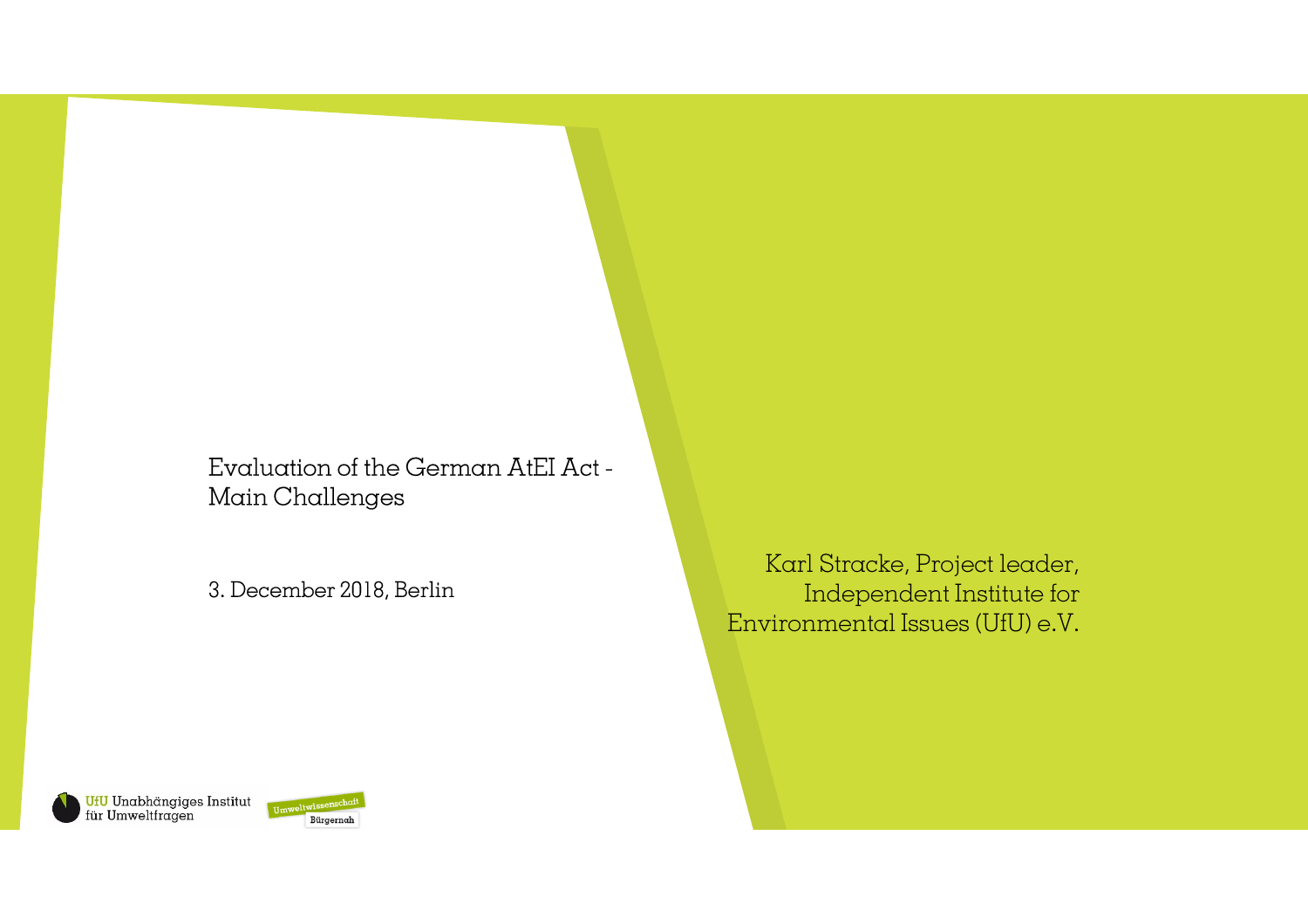## Project Information

- ▸Project period: 10/2016 – 5/2019
- ▸ Project Team: Independent Institute for Environmental Issues (UfU), Dr. Kerstin Tews, Free University of Berlin, Prof. Dr. Thomas Schomerus, Leuphana University
- ▸ Project aim: To evaluate whether the legal objectives of the federal Environmental Information Act (UIG),
	- free access to environmental information
	- as well as the active dissemination

are achieved in practice and what further impacts this act has.

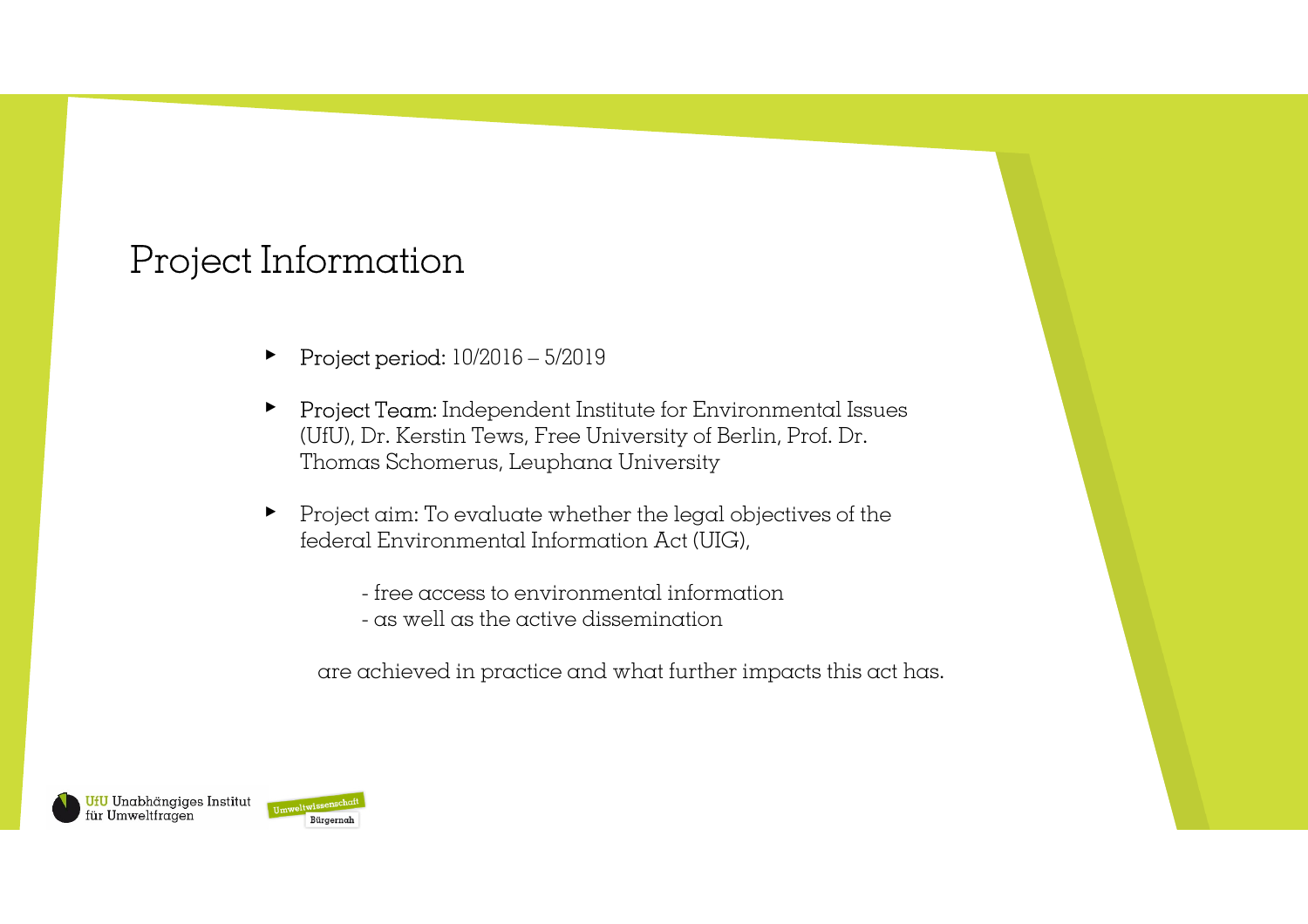## Access to (environmental) information in Germany

The Environmental Information Act (UIG) is part of a family of"Freedom of Information Acts" and further relevant legislation

- ▸(1990: Environmental Information Directive)
- ▸ 1994: Environmental Information Act (UIG)
- ▸ (1998: Aarhus Convention)
- ▸ 2004: Revision of UIG
- ▸ 2005: Freedom of Information Act (IFG)
- ▸ 2005 et seq.: 16 Länder-UIGs and 13 IFGs, in particular Hamburg Transparency Act (2012)
- ▸ 2006: Act on Re-Use of Public Sector Information (IWG)
- ▸ 2007: Consumer Information Act (VIG)
- ▸ (2009: Art. 15 TFEU and Art. 42 EU Charter of Fund. Rights)
- ▸ 2009: Geodata Access Act (GeoZG)
- ▸ 2013: E-Government Act (EgovG)
- ▸ 2017: Network Enforcement Act (NetzDG)….

**UfU** Unabhängiges Institut für Umweltfragen

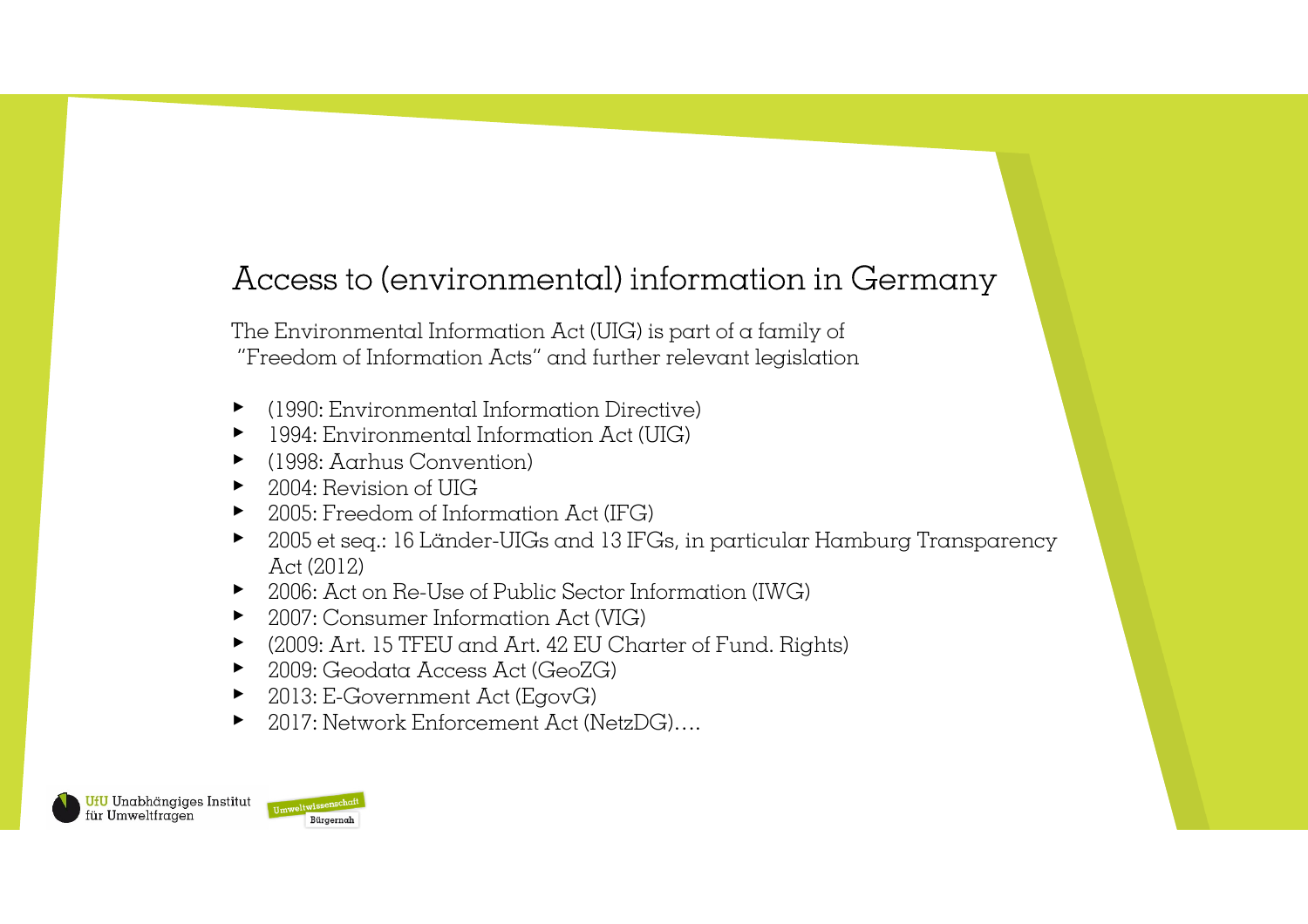# Main challenges for the Evaluation

#### ▸Timeframe

- $\triangleright$  22 after first UIG, 12 years after the revised law
- $\triangleright$ 2 ½ survey period

#### ▸Statistics

- $\triangleright$  No "duty" to register environmental information requests
- $\triangleright$  Understanding of term "environmental information request" (e.g. 20.000 in online survey, 93 in interview)
- ▹ Different internal adminstrative organization

### ▸ Identification of stakeholders

- ▷ Public bodies (no "contact person" on most webpages)
- $\triangleright$  Private bodies (no "list", only few legal cases")
- $\triangleright$  Other stakeholder ("everyone")

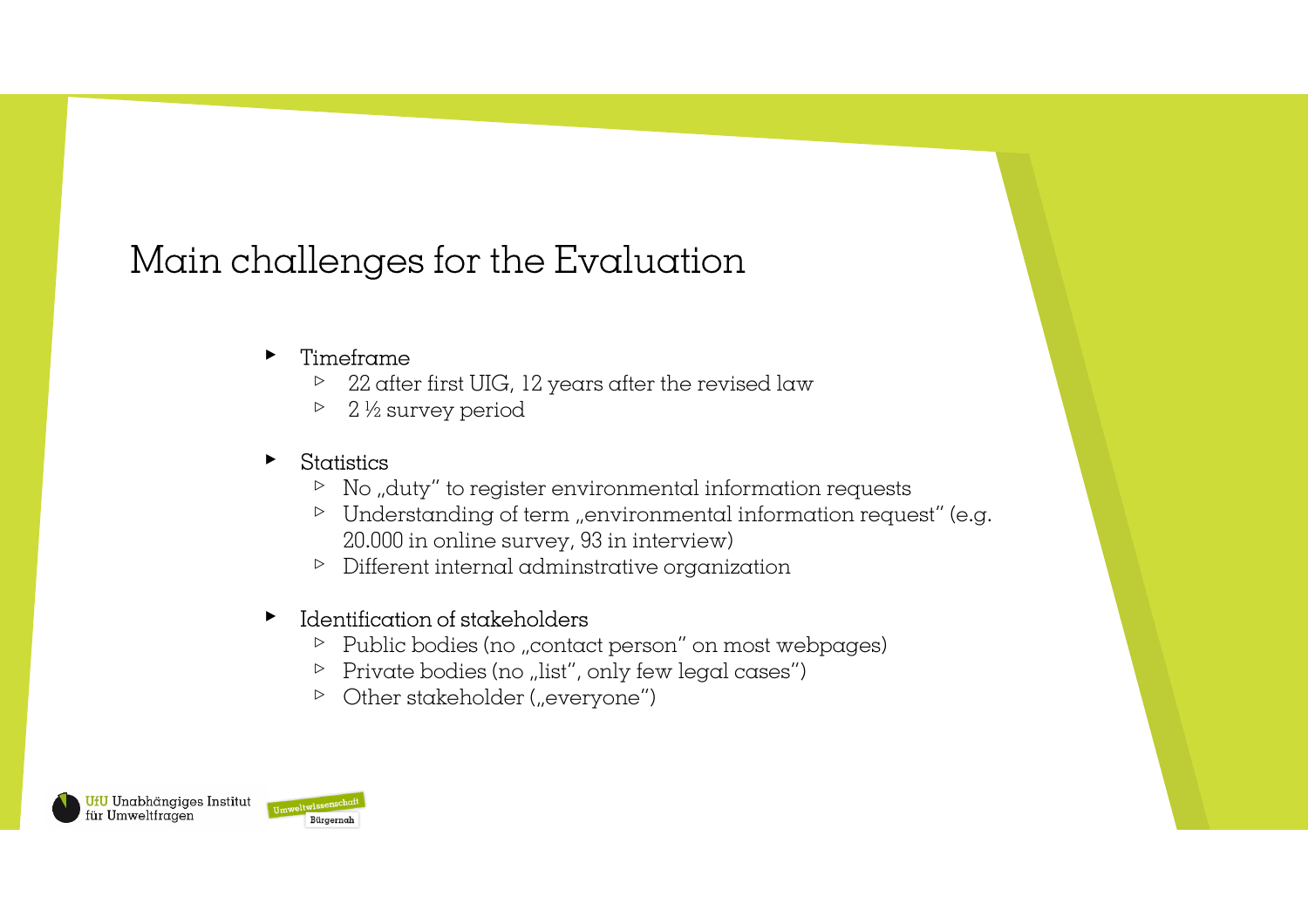## Evaluation approach/methods used

#### ▸Partially standardized online survey

- $\triangleright$  (423) public bodies under the obligation to provide EI (72)
- $\triangleright$  (42) private bodies under the obligation to provide EI (11)
- ▹ (114) environmental and nature conservation associations (26)
- $\triangleright$  (4) journalist associations with request to forward it to members (3)
- $\triangleright$  (40) Economic associations with request to forward it to members (48)
- ▹ (5) lawyer associations (9)
- $\triangleright$  (75) people who made an EI- request via<br>" "https://fragdenstaat.de/"and public call to the participate on various sources (81)
- ▸ Interviews: 12 public bodies
- ▸ Analysis of the published case law with regard to the research-related questions
- ▸ Legal report to identify legal barriers for access to environmental information (Prof. Dr. Schomerus)
- ▸ Policy transfer-study: "big picture" / lesson drawing (Dr. Tews/Dr. Beermann)

UfU Unabhängiges Institut für Umweltfragen

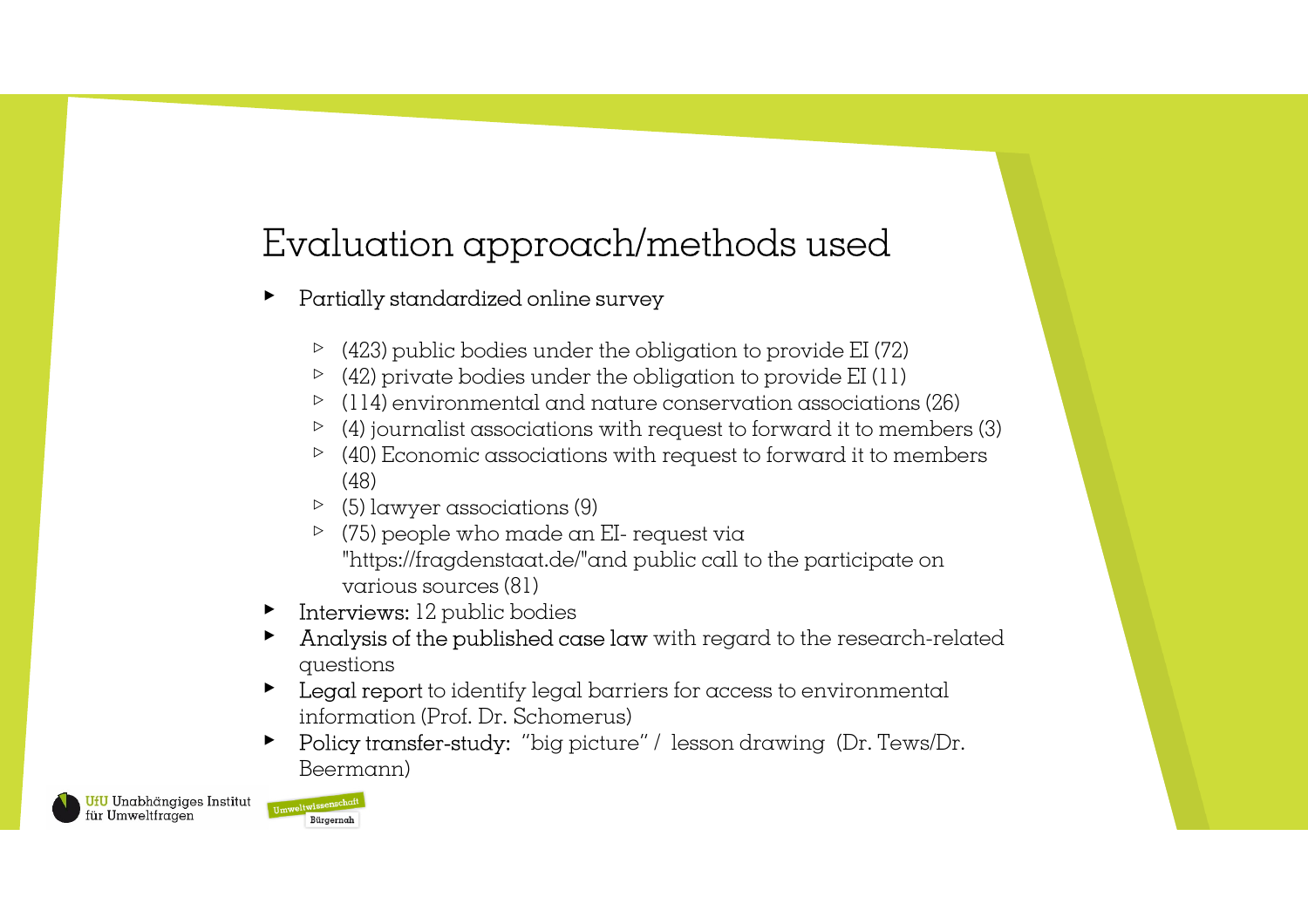## Main results/challenges

- ▸ Is the Environmental Information Act known to the public / the responsible bodies?
- ▸ How many environmental information requests are filed? Where?
- ▸ Main challenges for the enforcement of the right of AtEI?

A) Active dissemination of environmental informationB) Upon request

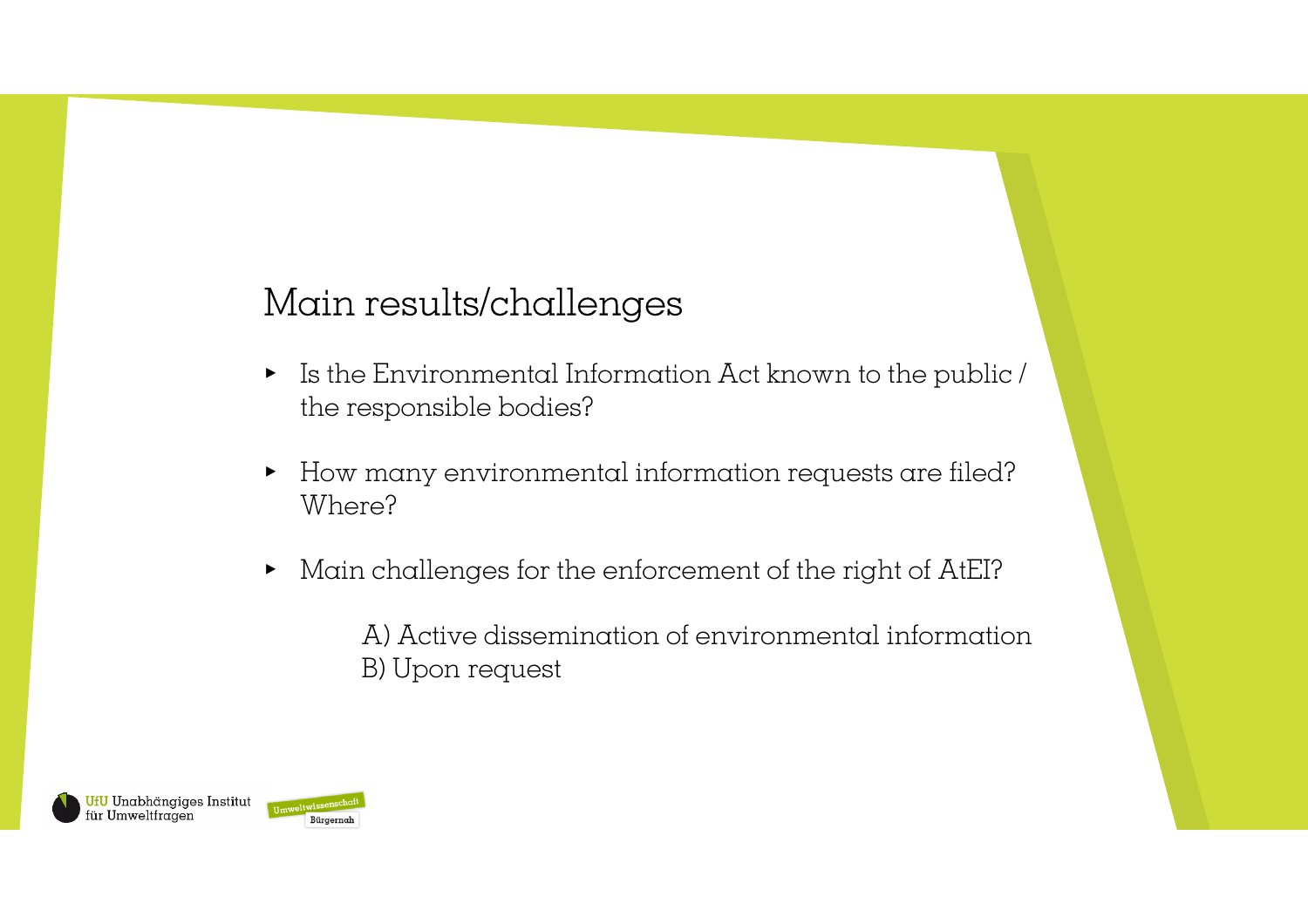## Is the Environmental Information Act known to the public / administration?

#### Public:

- ▸ Right to request environmental information is requested by many different stakeholders
- However many participants of the online survey answered that they have ▸never heard about the right to request environmental information

#### Public bodies:

▸ Yes, by experts, however many requests that fall under the UIG are answered without being recognized as an environmental information request. Often no general information on the Act in the "intranet" of the public body

### Private bodies:

▸unclear

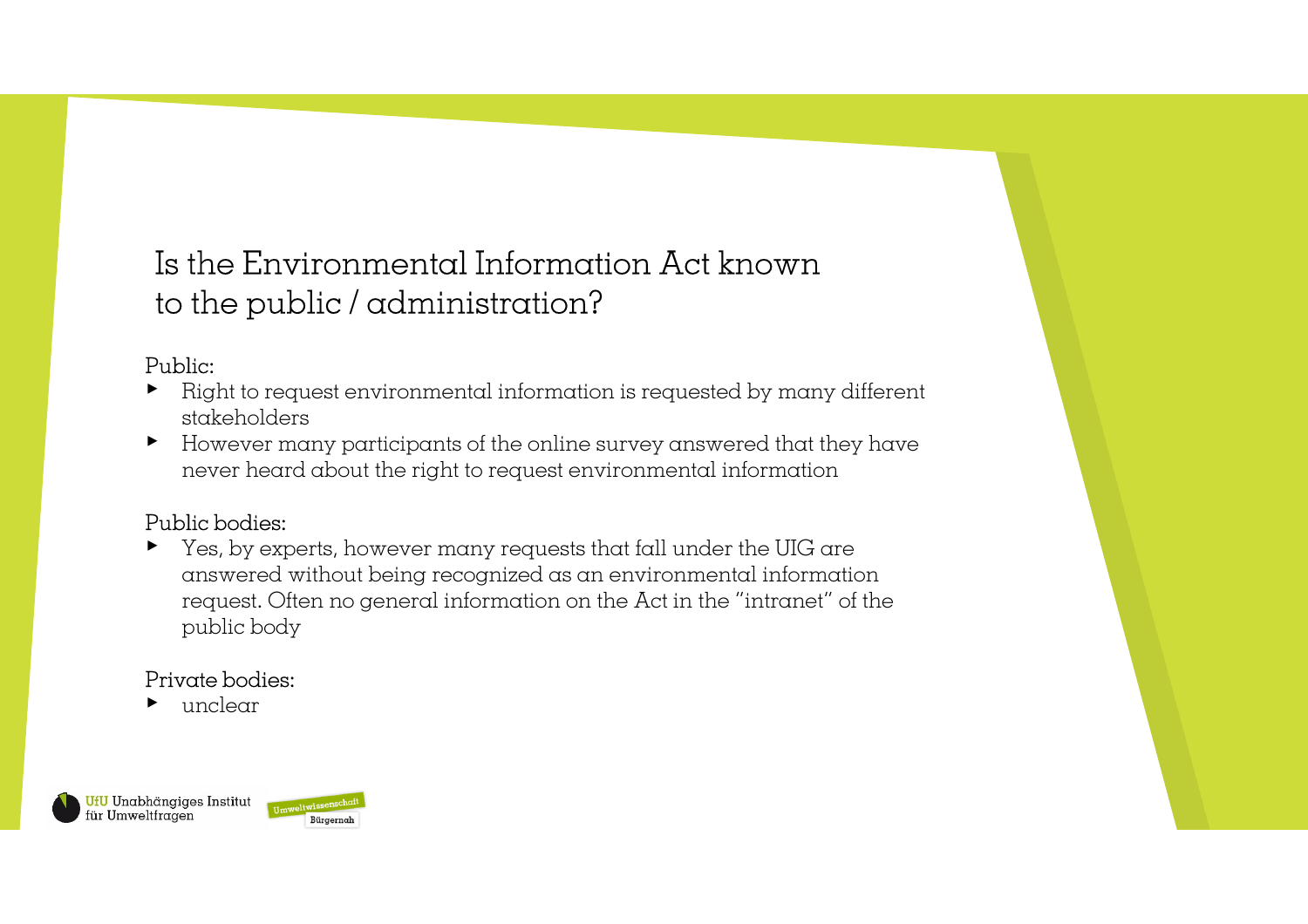# How many information requests are filed? Where?

- ▸ $\triangleright$  No exact answer possible  $\rightarrow$  no statistics and different<br>understanding of term, environmental information rec understanding of term "environmental information request"
- ▸ The number of requests differs considerably among thedifferent public authorities
	- $\triangleright$  some with a very large number of requests
	- $\,>\,$ majority with small number or no requests at all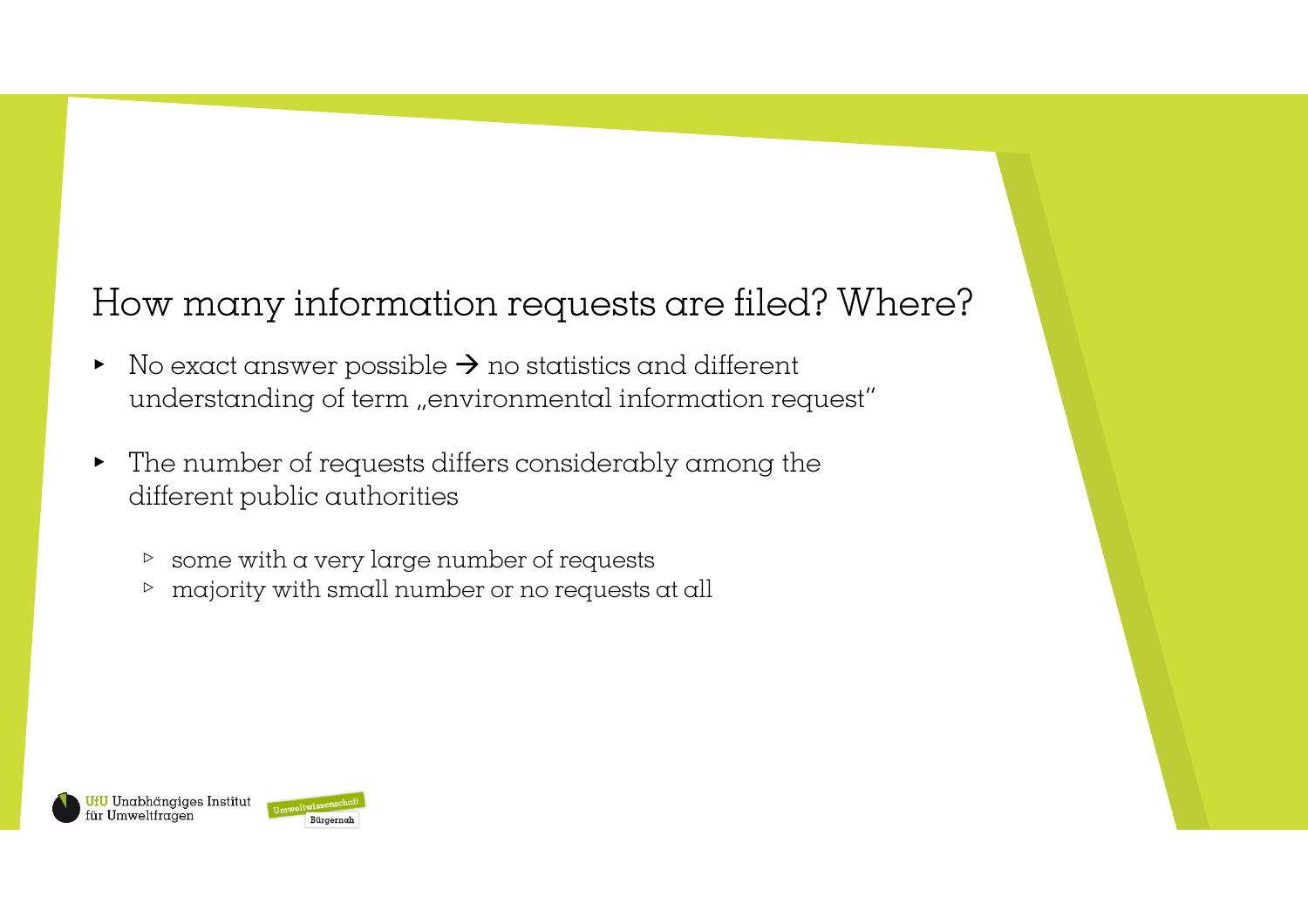### Main results/challenges: proactivedissimination of environmental information

- ▸ Webpages are the most used source for the dissimination of environmental information
- ▸ The total data of dissiminated information is enormous and it is activelly used by the different stakeholders

### Challenges:

- ▸ there is no overal strategie amongst and within the responsible bodies about the question which information should be dissiminated (Only very few bodies haveguidelines/standards on the active dissimination)
- ▸dissimination is often part of the general press/citizens service department
- ▸no plattform/special search engine that connects the disseminated information
- ▸ large number of public bodies answered that the human ressources for the editing of the environmental information are not sufficient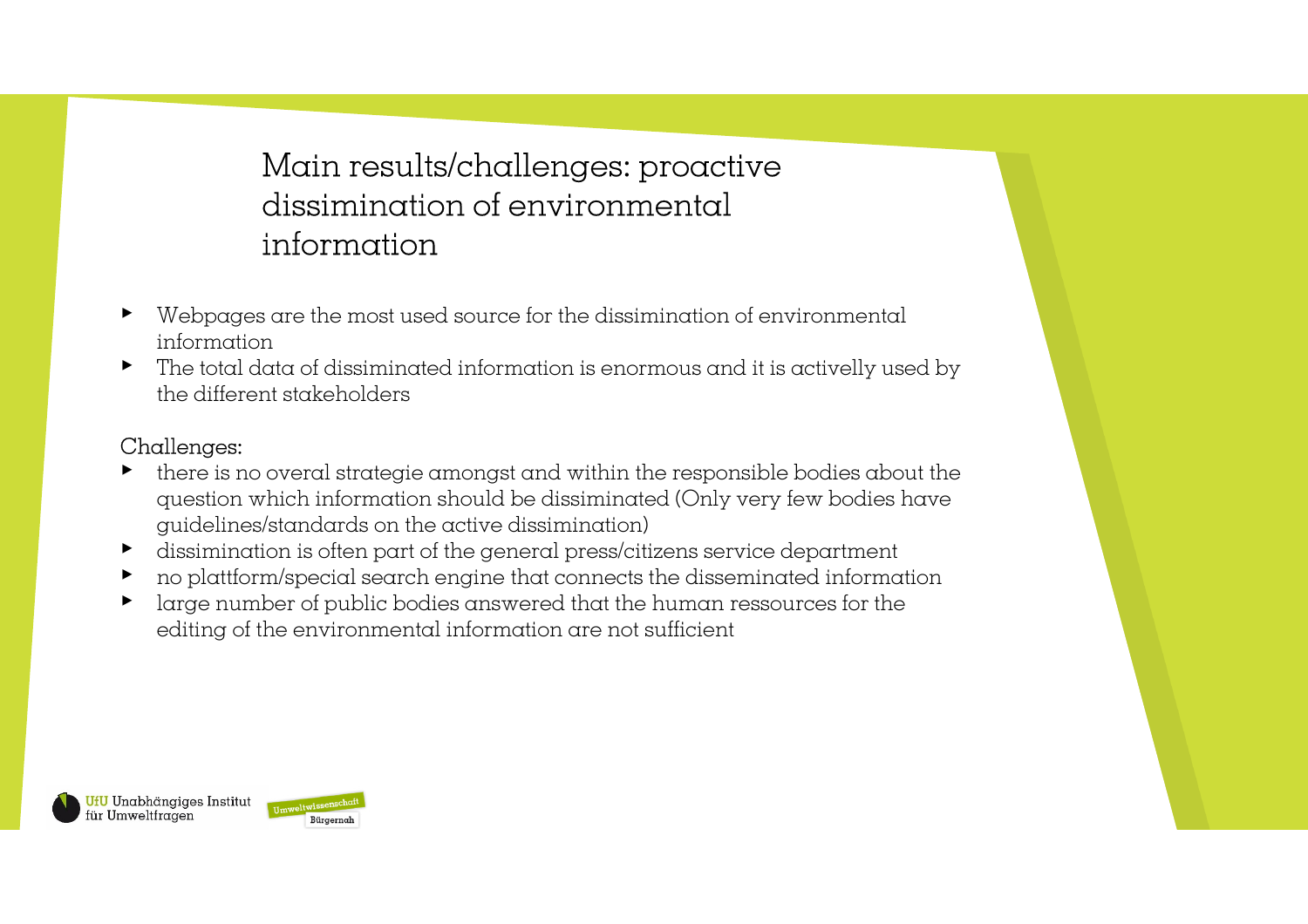## Main results/ Challenges Informations upon request – public bodies

▸ $\triangleright$  Overall estimation of public bodies on enforcement  $\rightarrow$  very positive; only very small number of rejection rate; only small number of appeal procedures/court small number of rejection rate; only small number of appeal procedures/courtcases

### Challenges:

- $\triangleright$  Meeting deadlines in "third-party-constellations"
- $\triangleright$  , Sufficient human ressources" in public bodies with many requests
- $\triangleright$  Imprecise requests  $\rightarrow$  Motiv?<br> $\triangleright$  Anonymous requests
- ▹ Anonymous requests
- $\triangleright$  Legal uncertainty with "grounds for refusal"
- $\triangleright$  Often "no guidelines"

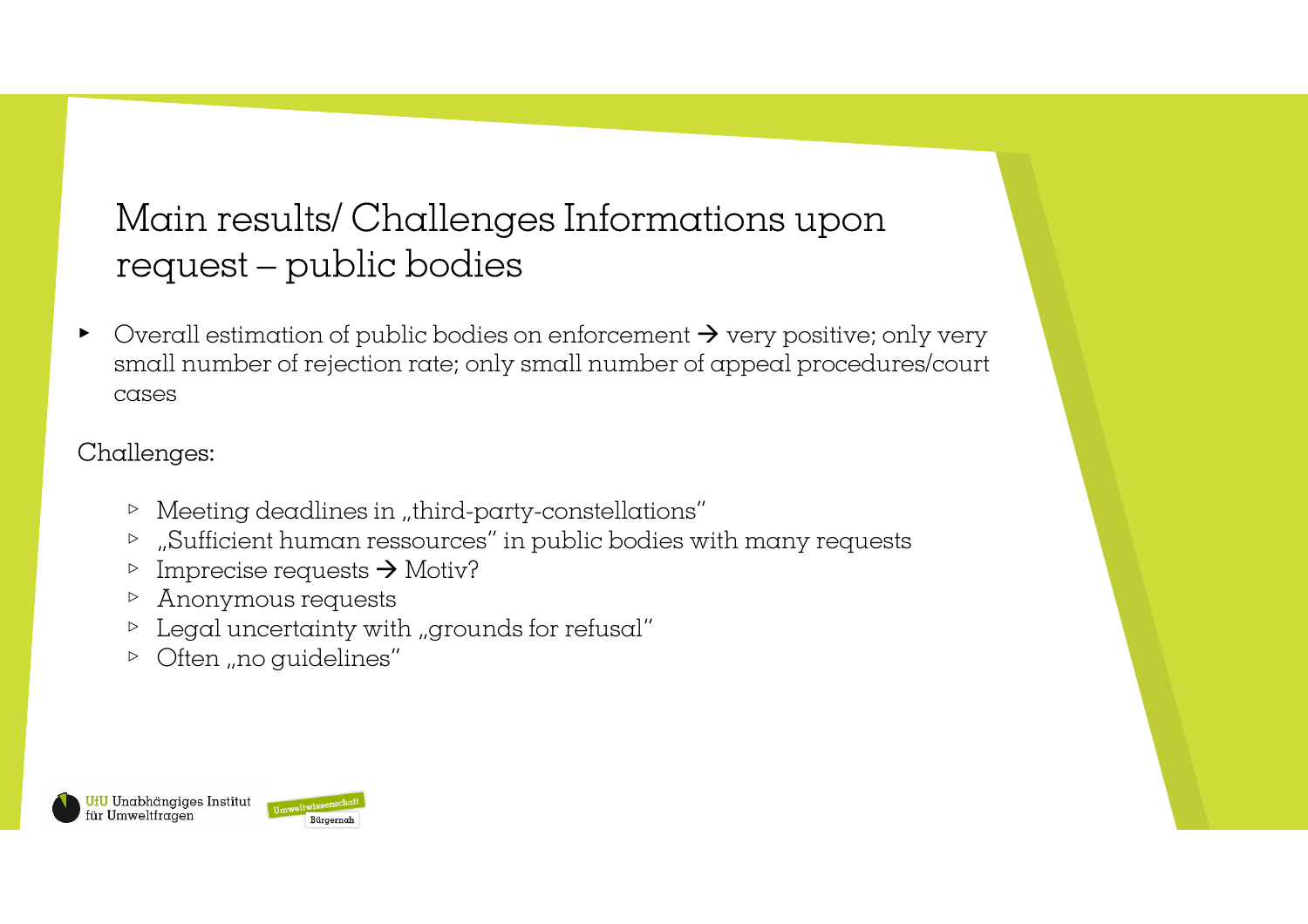## Main results/Challenges: Information upon request $-$  stakeholders

▸Results: no "clear picture" but neither generally negative nor positive

### Challenges:

- ▸Missing support: No "registers on available environmental information"; no definition of persons/departments responsible for requests; non-forwarding to responsibleauthority
- ▸ Non answering of requests
- ▸ Answering within the timeframe
- ▸ Full answer of request
- ▸"business secrets"